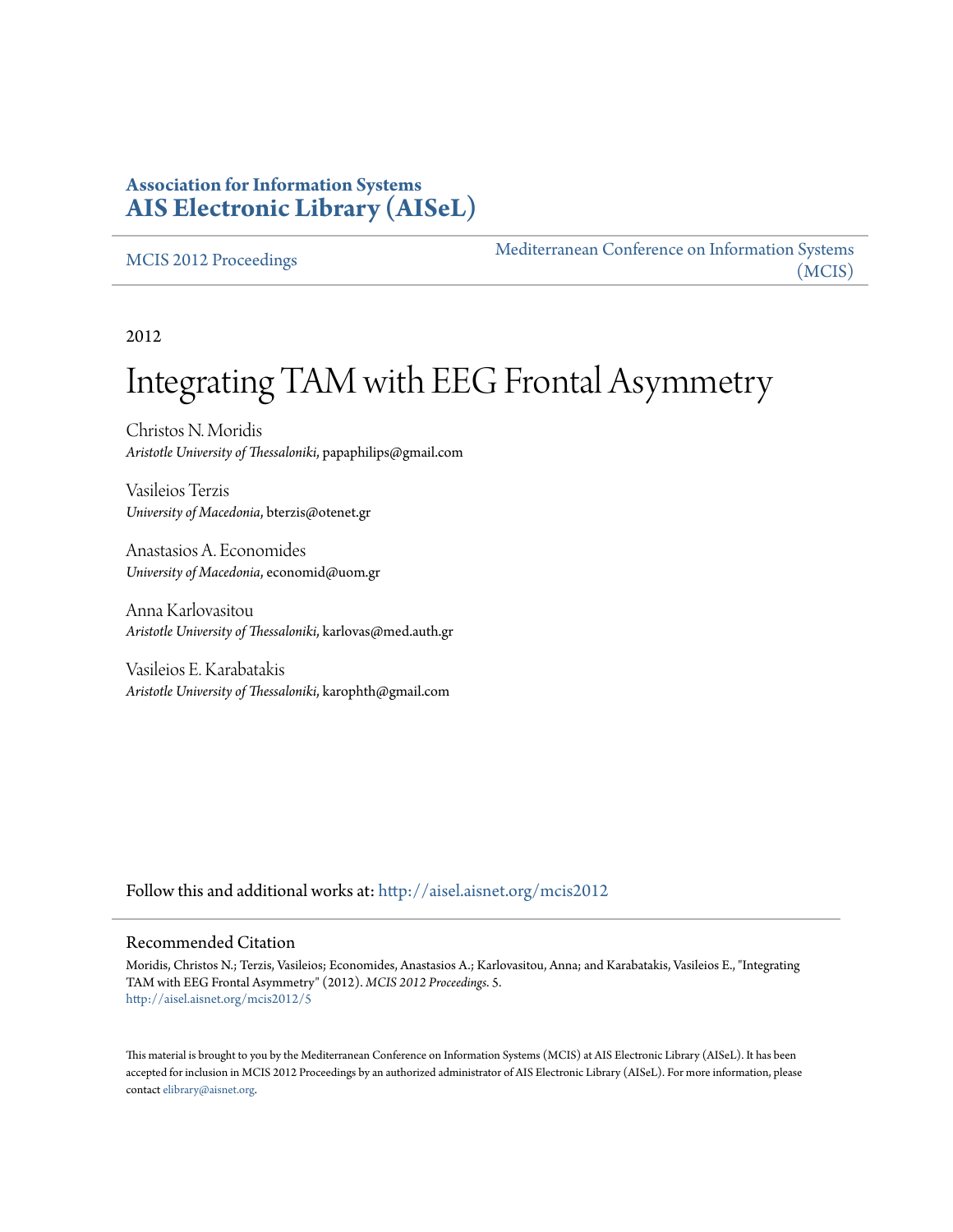## **Integrating TAM with EEG Frontal Asymmetry**

- Moridis, N., Christos, University of Macedonia, Thessaloniki, Egnatia Street 156, Thessaloniki, 54006, Hellas, Greece (e-mail: papaphilips@gmail.com).
- Terzis, Vasileios, University of Macedonia, Thessaloniki, Egnatia Street 156, Thessaloniki, 54006, Hellas, Greece (e-mail: bterzis@otenet. gr).
- Economides, A., Anastasios, University of Macedonia, Thessaloniki, Egnatia Street 156, Thessaloniki, 54006, Hellas, Greece (e-mail: economid@uom.gr).
- Karlovasitou, Anna, Aristotle University of Thessaloniki, Thessaloniki, 54124, Hellas, Greece (e-mail: karlovas@med.auth.gr)
- Karabatakis, E., Vasileios, Aristotle University of Thessaloniki, Thessaloniki, 54124, Hellas, Greece (e-mail: karophth@gmail.com)

*Abstract: Recent evolution in the Information Systems (IS) community has involved neuroscience tools and methods in order to develop new theories concerning Human-Computer Interaction (HCI) and further understand IS acceptance models. Thus, the field of NeuroIS has emerged. Moreover, NeuroIS researchers have proposed encephalograph (EEG) as valuable usability metric. Particularly, EEG frontal asymmetry has been related to approach/withdraw behaviour and positive/negative affect concerning users' perceptions. Furthermore, Technology Acceptance Model (TAM) has been established as the most notable model regarding IS acceptance. This study is a first attempt to integrate EEG frontal asymmetry with TAM in order to associate brain activation with the two most important variables of TAM: Perceived Usefulness and Perceived Ease of Use. Specifically, thirty one undergraduate students were chosen to use a Computer-Based Assessment (while being connected to the EEG) in the context of an introductory informatics course. Results indicate a direct positive association of frontal asymmetry on the aforementioned variables. These findings suggest that frontal asymmetry could be useful for validating and developing Information Technology (IT) theories, as well as designing and explaining the acceptance and adoption of new IS systems or products.*

*Keywords: TAM, EEG frontal asymmetry, Perceived Usefulness, Perceived Ease of Use.*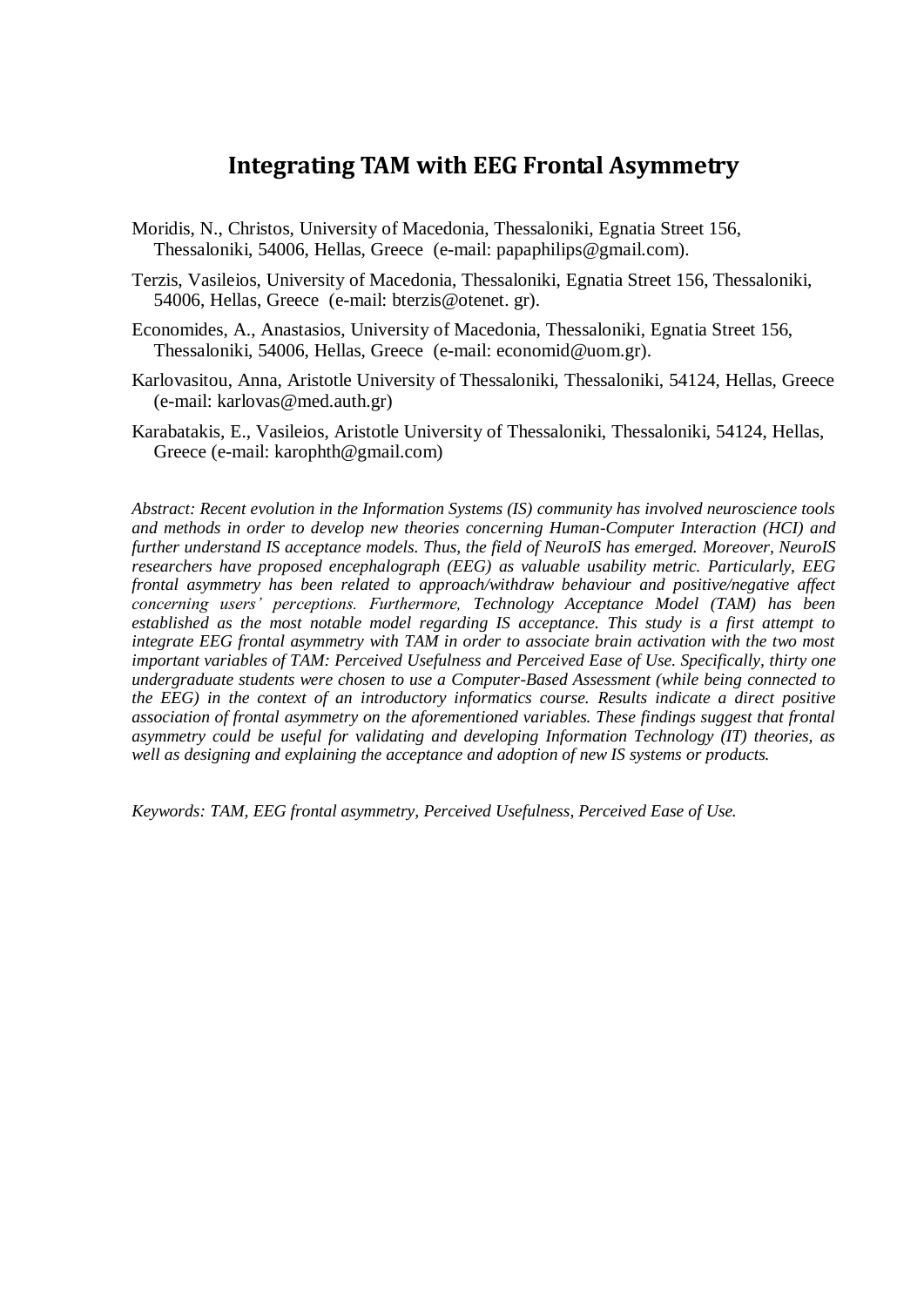## **1 INTRODUCTION**

In recent years, Information Systems (IS) researchers have introduced a new field called NeuroIS (Dimoka et al., 2007). NeuroIS uses methods and practices of neuroscience in order to better understand how human and IS interactions work, or to develop new theories regarding IT-related behaviors (Riedl et al., 2010a).

Cognitive neuroscience uses a variety of tools such as Functional Magnetic Resonance Imaging (fMRI), Electroencephalography (EEG), Positron Emission Tomography (PET), and Skin Conductance Response (SCR). These tools, when used effectively in appropriately designed experiments, could provide invaluable brain and psychophysiological data in order to accelerate comprehension of human behavior in the context of many different fields, such as IT usage, economics, psychology, and marketing (Glimcher et al., 2009). Although combining and synchronizing two or more tools during such experiments could greatly increase the quality of data, numerous researchers have conducted experiments employing only EEG methods. The main advantages of EEG are that it is a relatively low-cost, quick, and safe way to examine functioning of different areas of the brain (Davidson, 1988).

EEG measures the electrical cortical activity using electrodes placed on the scalp. When used in NeuroIS experiments EEG can be a useful usability metric

Numerous researchers have shown that relatively greater left frontal activity is associated with positive affect and approach-related motivation, and that relatively greater right frontal activity is associated with negative affect and withdrawal-related motivation (Harmon-Jones, 2003).

However, research has suggested that the valence of an emotion may be distinguishable from the motivational direction of that emotion, so that emotions of negative valence, such as anger, can be approach motivating (Harmon-Jones, Gable, &. Peterson, 2010). In this regard, research evidence has associated left-lateralized prefrontal activity with higher levels of reported anger (Harmon-Jones, 2003). What is important here is that asymmetric frontal cortical activity is certainly tracking approach motivation, regardless of the emotional valence of that motivation (Harmon-Jones, Gable, &. Peterson, 2010). This, however, can have serious implications when using frontal asymmetry to define IS acceptance variables.

Moreover, research has confirmed that EEG activity within the alpha band (8–12 Hz) is inversely related to underlying cortical activity, since decreases in alpha are likely to be measured when the underlying cortical systems move to active processing (Coan  $\&$  Allen, 2004). Thus, in the EEG literature left frontal vs. right frontal activation is indicated by lower EEG power values in the alpha frequency band. One of the first reports that associated left-frontal reduction in the quantity of the alpha bandwidth with positive affect was that of Davidson, Taylor, and Saron (1979). On the contrary, negative affect was related to a reversal of the frontal alpha ratio score.

This study examines how alpha frontal asymmetry at medial (F3-F4) and lateral frontal (F7-F8) scalp locations can explain the most important variables of IT acceptance, since especially those asymmetry scores have been shown to be related to emotion-connected and approach-oriented/withdrawaloriented behaviours (Coan, Allen, 2003; Davidson & Fox, 1989; Davidson et al., 1990; Dawson, Panagiotides, Klinger, & Hill, 1992; Harmon-Jones, Harmon-Jones, Serra, Gable, 2011; Fox, 1994; Fox et al., 2001). Asymmetry calculated at other frontal locations may also provide useful explanation of IT acceptance variables.

Specifically, this paper focuses on changes at F3-F4 and F7-F8 asymmetry scores during the use of a Computer-Based Assessment (CBA) and whether these changes could explain user perceptions regarding Usefulness, Ease of Use and potentially behavioral intention to use the CBA. Therefore, this study contributes to the NeuroIS field by employing EEG frontal asymmetry scores in order to explain the most notable model regarding IT acceptance, the Technology Acceptance Model (TAM) (Davis, 1989).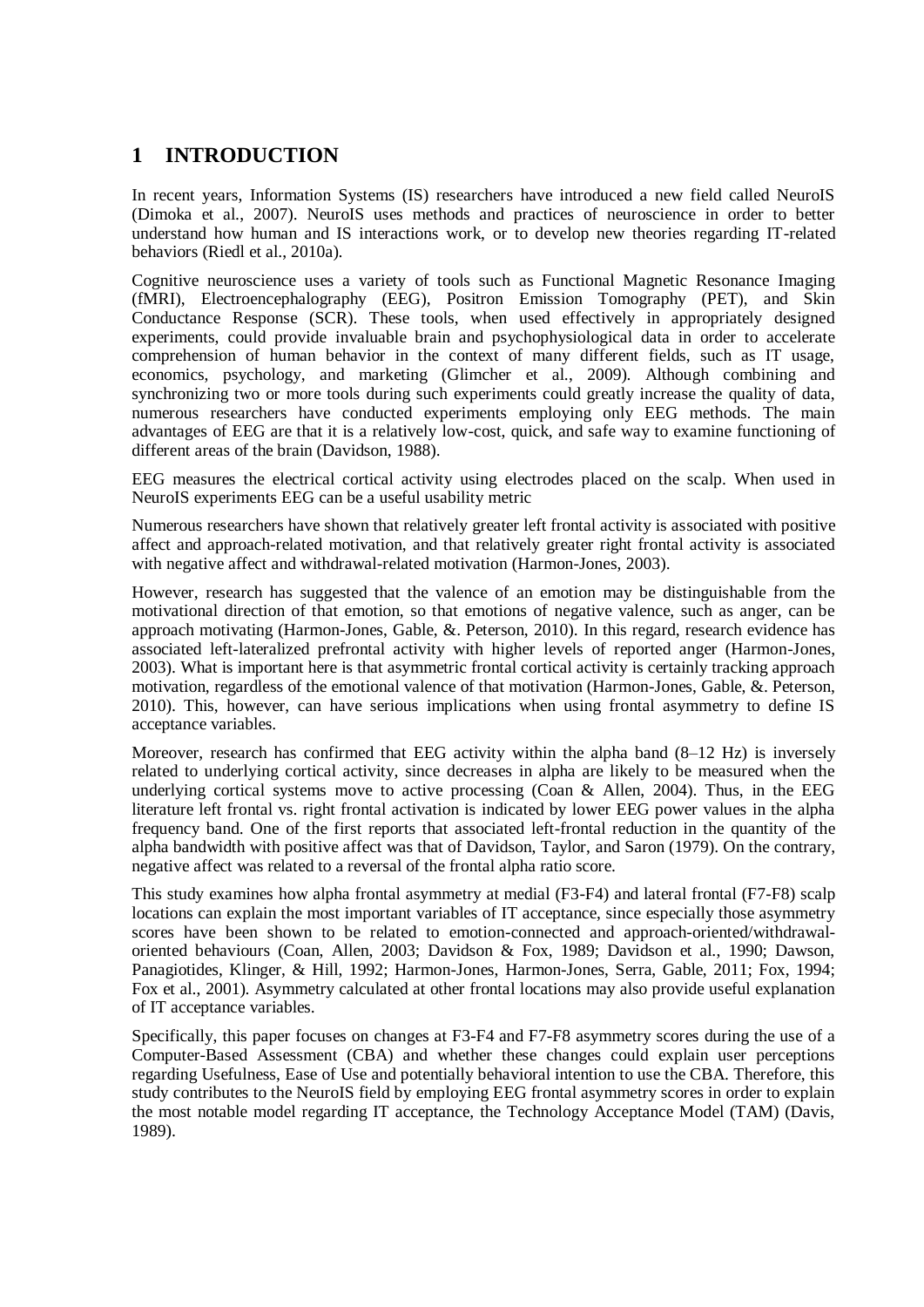The organization of this paper is the following: In section 2, related studies in NeuroIS are briefly presented. Section 3 presents the proposed model. Section 4 describes the experimental method. Section 5 demonstrates the data analysis (EEG and research questionnaire data) and the results. Finally, section 6 discusses the research findings and presents implications, limitations, and conclusions of this study, as well as directions for further research.

## **2 RELATED RESEARCH**

The first studies related to NeuroIS focused on explaining how neuroscience could be beneficial for IS field. Fifteen authors built the foundations of NeuroIS by discussing major questions such as (1) What is NeuroIS,? (2) Which neuroscience tools are important for IS field? (3) How neuroscience could help IS researchers? (4) Potential IS topics that could benefit from neuroscience tools (Riedl et al., 2010a). Moreover, we could find other studies aiming to shed light in the novel research area of NeuroIS by presenting the opportunities developed through the combination of IS and Neuroscience.

Dimoka (2010) pointed out seven opportunities regarding the use of neuroscience in IS: (1) Detect the correlation of IS constructs with specific neural mechanisms; (2) Combine IS data with neuroscientific data; (3) Detect new processes that could not be measured through traditional measurements; (4) Measure brain activation caused by IT stimuli to determine antecedents of IS constructs; (5) Use brain activation to predict perceptions and behavior regarding IS constructs; (6) Investigate the timing of brain activations in order to define causality among IS constructs; (7) Question and improve existing IS theories through brain's functionality.

Recently, Liapis and Chatterjee (2011) proposed the NeuroIS Design Science Model (NDSM). NDSM is a promising framework towards the better understanding of human and interface interaction which will produce more efficient technological artifacts. (2011)

Another group of studies provided the first results regarding NeuroIS. These studies used mainly FMRI and EEG to collect data. Two studies provided useful information regarding the possibility of locked-in patients (people who are totally paralyzed and not capable of speaking, but cognitively unharmed) through brain-computer interfaces (Moor et al. 2005, Randolph et al. 2006). Moreover, physiological measurements were implicated for measuring stress regarding internet users (Galletta et al. 2007). In addition, FMRI was used in two studies related to the trust variable in IS. The first study used FMRI to display gender differences regarding trustworthiness on e-commerce through brain activity (Riedl et al., 2010b). The second study provided evidence regarding the distinction of trust and distrust in e-commerce through the activation of different brain areas (Dimoka, 2010). On the other hand, EEG was used to define computer user's engagement on a specific mental task at a particular point of time (Lee & Tan, 2006).

Researchers also investigated the correlation of the two most important variables of TAM with specific neural and brain areas (Dimoka and Davis, 2008). The aforementioned study triggers and inspires our study which will try to shed light on how EEG measurements and especially frontal asymmetry could be used to define and predict user's perceptions regarding Usefulness and Ease of Use.

## **3 PROPOSED MODEL**

### **3.1 Perceived Usefulness**

Perceived Usefulness (PU) is the first of the two most important determinants of technology acceptance (Davis, 1989). Perceived Usefulness is determined as the degree to which a person perceives that using a particular system will increase his/her job performance (Davis, 1989). Previous studies provided strong evidence of the positive effect of Perceived Usefulness on the Behavioral Intention to use an e-learning system or a CBA (e.g. Lee, 2008; Ong & Lai, 2006; Terzis & Economides, 2011). Thus, we expect that Perceived Usefulness will be a strong determinant of Behavioral Intention to Use CBA. Therefore, we hypothesized (Figure1):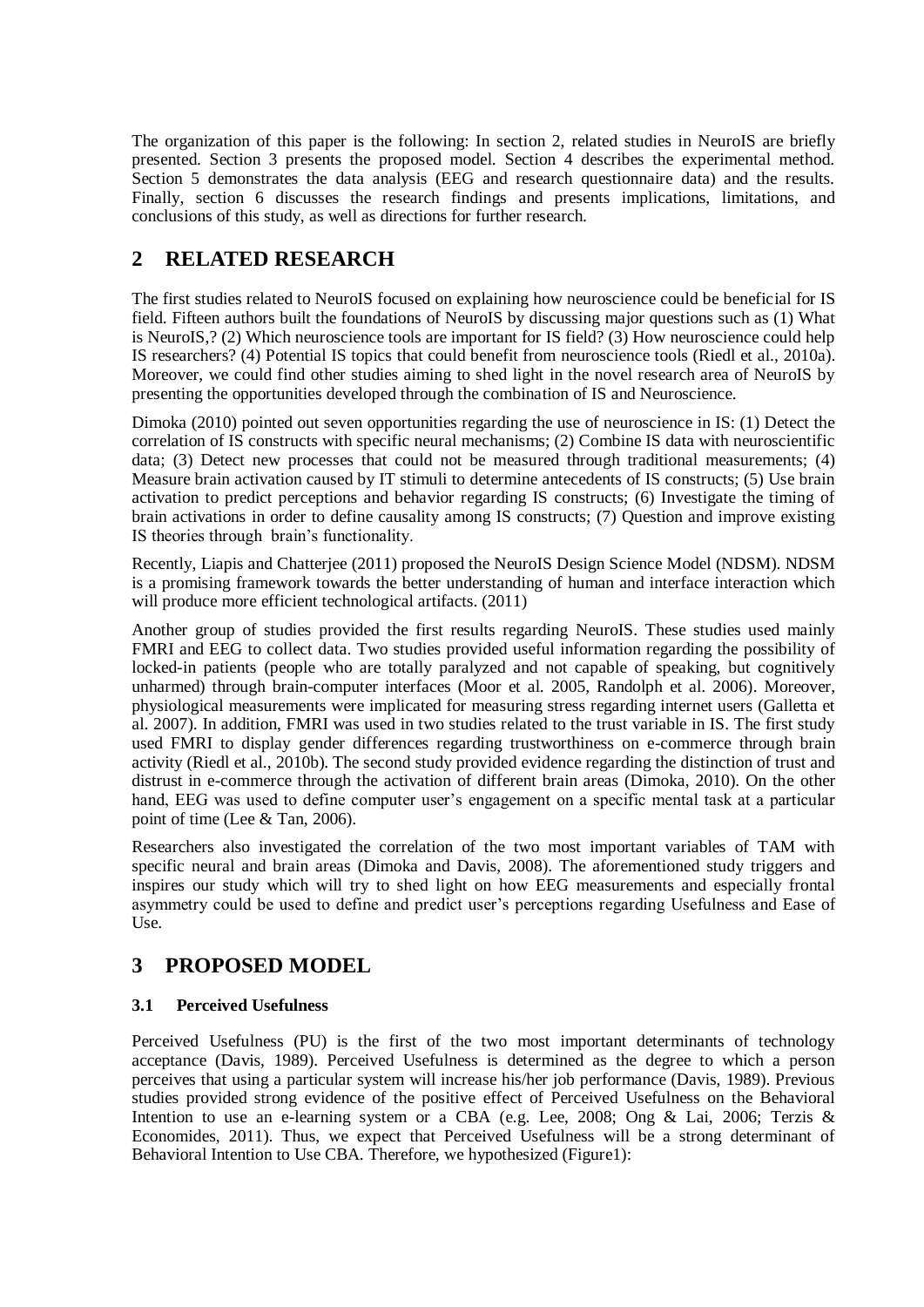H1: Perceived Usefulness will have a positive effect on the Behavioural Intention to use CBA.

#### **3.2 Perceived Ease of Use**

Perceived Ease of Use (PEOU) is determined as the degree to which a person perceives that using the system would be free of effort (Davis, 1989). Many researchers provided evidence that the Perceived Ease of Use directly influences Behavioral Intention to Use an e-learning system or a CBA (Agarwal & Prasad, 1999; Terzis & Economides, 2011; Venkatesh, 1999; Venkatesh & Davis, 1996). Thus, we hypothesized (Figure1):

H2: Perceived Ease of Use will have a positive effect on the Behavioural Intention to use CBA.

#### **3.3 Frontal Asymmetry**

As discussed earlier in the introduction, left frontal vs. right frontal activation is indicated by lower EEG power values in the alpha frequency band. Previous studies have suggested that the difference of alpha frequency in frontal cortex is associated with individual's positive vs. negative perceptions and approach/withdraw motivation regarding the stimuli (Davidson, Taylor, and Saron, 1979).

The aforementioned phenomena could be aroused (among other factors) during CBA by the system's ease of use and usefulness. Thus, for instance, we would expect that students who had a greater approach motivation (as indicated by greater left frontal activation), during their interaction with the system, would also report a greater sense of usefulness and ease of use. Consequently, we assumed that greater left vs. right frontal activation would be positively associated with users' perceptions regarding usefulness and ease of use, while answering the questionnaire after the end of the CBA. Therefore, we hypothesized that (Figure1):

H3: Frontal Asymmetry will be positively associated with Perceived Usefulness.

H4: Frontal Asymmetry will be positively associated with Perceived Ease of Use.



*Figure 1. The research model.*

## **4 METHOD**

### **4.1 Participants**

Participants were first year undergraduate students enrolled in an introductory informatics course. Students were told that they could optionally participate in a Computer-Based Assessment (CBA) to help them assess their knowledge before the final exam. Students who took up this option (about two thirds of the class), were then asked to voluntarily to use the CBA while connected to EEG in order to serve as subjects of a research study (subjects were not specifically informed about the purpose of the study). Those who volunteered completed a short survey and signed an informed consent. Only volunteer students who were right handed, in good mental health (don't take medication that affects the central nervous system) and had normal or corrected to normal vision were chosen. The sample was limited to right-handed participants because hemispheric specialization has been identified to be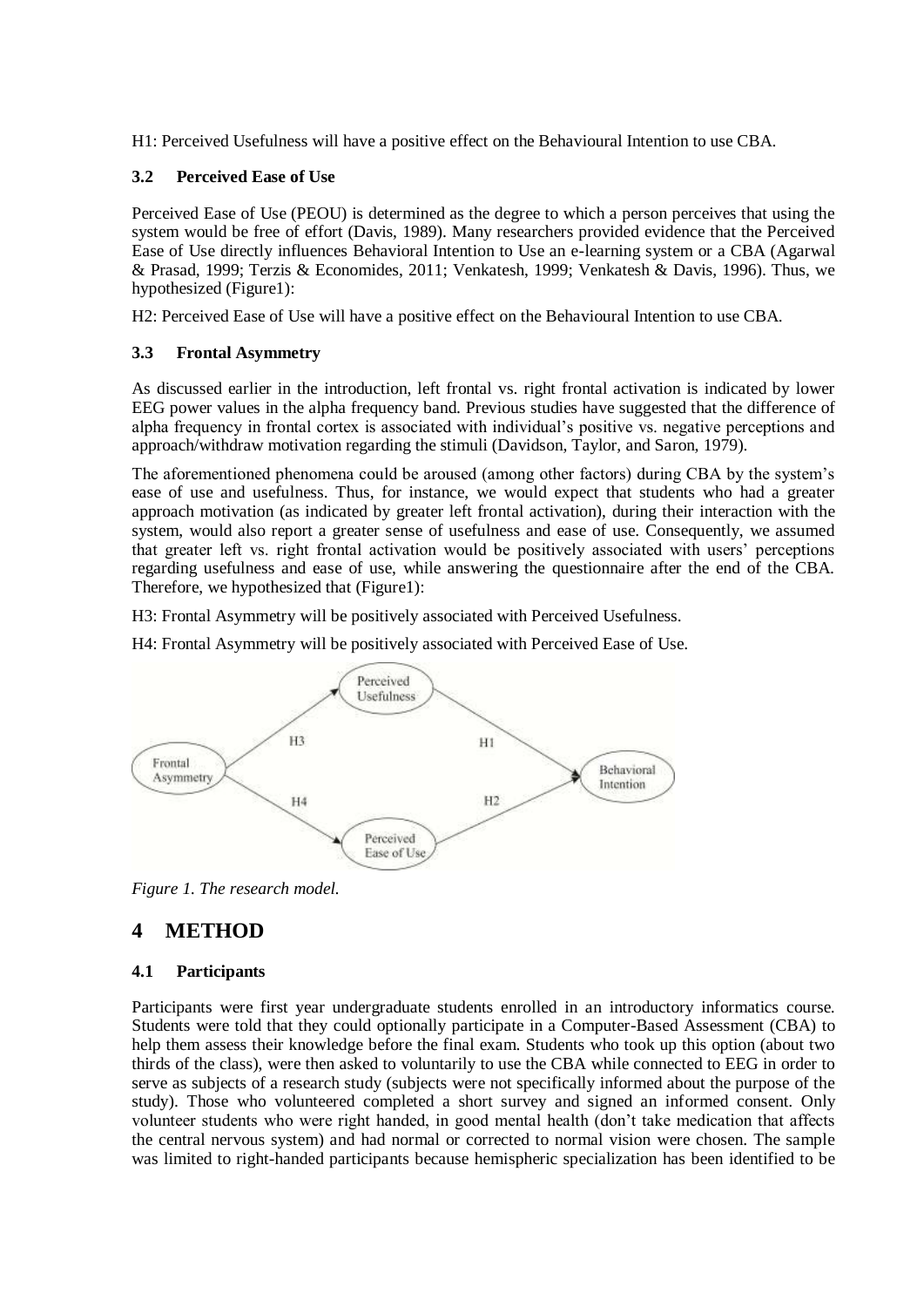different in left-handed subjects. Thus, 33 subjects in total were selected to participate in the current stage. However, 2 of them changed their mind about being connected to the EEG while taking the CBA, which resulted in 31 participants (15 males and 16 females). Participants were instructed to sleep sufficiently and not to consume any alcohol related product the night before the experimental procedure.

### **4.2 Procedure**

Each participant was tested individually. Electrodes were appropriately placed on subject's scalp and the EEG was adjusted accordingly (see section 5.1). After that the participant used the CBA. The CBA test consisted of 20 multiple choice questions and students had to complete the test in 20 minutes. . The questions appeared random and each question had 4 possible answers. Student had to answer each question in order to be appeared the next question. CBA was delivered through an Apache web server with MySQL and it was programmed with Perl CGI and JavaScript (Moridis & Economides, 2009). When participants finished the test, they were disconnected from the EEG and were given a few minutes to relax. Participants then completed a questionnaire, in order to examine the 3 latent variables of the model. For the 3 latent variables, we adopted 3 items regarding Perceived Usefulness, 3 items for Perceived Ease of Use and 3 items for Behavioral Intention to use from Davis (1989), modified to be relevant in CBA context (Terzis & Economides, 2011). All items were measured on a seven point Likert-type scale with  $1 =$  strongly disagree to  $7 =$  strongly agree.

## **5 DATA ANALYSIS AND RESULTS**

### **5.1 EEG recording, reduction and analysis**

The recordings took place in a calm room, while at least 6 min of eyes open-eyes closed EEG data were collected from the 19 monopolar electrodes sites (Fpl, Fp2, F3, F4, F7, F8, Fz, C3, C4, Cz, T3, T4, T5, T6, P3, P4, Pz, 01 and 02 sites) (Figure 2). The purpose of this recording was to have the chance to correct any technical problems before the real recordings when the students were using the CBA. The international 10/20 System (average reference montage) for electrode placement was used with a Neuron-Spectrum-4 (Neurosoft-Medical Diagnostic Equipment, Russia). All electrode impedances were less than 5 kΩ, while the sampling rate for all measurements was 500 Hz.



*Figure 2. Scalp EEG electrodes.*

EEG records were visually examined by three independent experts and sites which contained movement and muscle artifacts were marked and excluded from further analysis. Then, Independent Component Analysis (ICA) from EEGLAB was applied to identify and remove more sources of artifacts (Delorme and Makeig, 2004). After that, the EEG records were examined again by three independent experts in order to confirm whether artifacts had been successfully removed.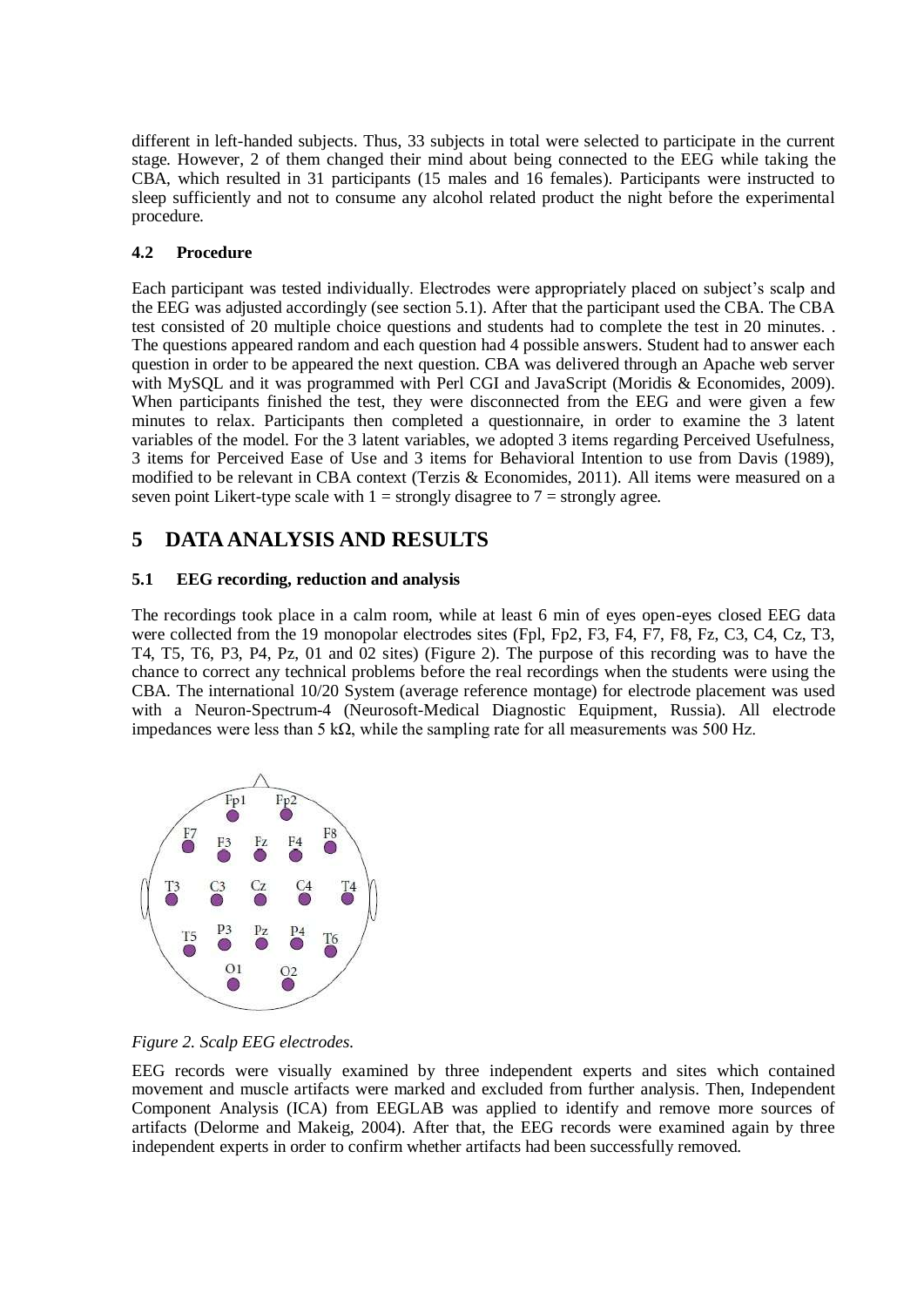Thus, at least 8 min of artifact-free data were extracted from each participant's EEG total record for quantitative analysis. A typical Power Spectral Density (PSD) estimator was applied (based on the squared absolute value of the Fourier Transform) with Hamming windowing. Average alpha (8–12 Hz) power (microvolts squared) was after that natural log transformed in order to normalize the distributions of power values, as these distributions tend to be positively skewed. This practice has been widely used and follows the recommendations of Davidson et al. (1990). Finally, frontal EEG asymmetry scores associated with medial (F3-F4) and lateral frontal (F7-F8) scalp locations, were calculated for alpha band following the methodology described by Davidson (1988):

 $Right+Left$ <sub>(1)</sub> *Right Left*

The difference in score hence gives a simple scale (1) accounting for the relative activity of the right and left hemispheres, with higher scores indicating relatively greater left frontal activity (alpha is inversely related to activity) (Allen, Coan, Nazarian, 2004). Thus, a value of 0.5 would represent a strong 50% right side asymmetry and therefore considerable left side activation.

#### **5.2 PLS analysis and results**

This study used partial least-squares (PLS) analysis to analyze the measurement and the structural model. PLS is suitable for our study since we have small sample (Chin, 1998; Falk & Miller, 1992) and we are testing a new theory in early stages of development (Fornell & Bookstein, 1982). The minimum recommended value regarding sample size equals to the larger value of the two following guidelines: (a) 10 times larger than the number of items for the most complex construct; (b) 10 times the largest number of independent variables impact a dependent variable (Chin, 1998). In our case, the most complex construct has 3 items (eg. Perceived Usefulness), therefore our sample of 31 individuals is considered as trustworthy. Data analysis for the measurement and structural model was conducted with SmartPLS 2.0 (Ringle,Wende, & Will, 2005).

The reliability and the validity of the measurement model are defined through the internal consistency, convergent validity and discriminant validity. Specifically, our results have to satisfy four requirements: a) The first is a value higher than 0.7 regarding items' factor loading on the corresponded constructs. b) A value higher than 0.5 regarding Average Variance Extracted (AVE) of each variable. c) AVE's squared root of each construct should be larger than any correlation with every other construct (Barclay et al., 1995; Chin, 1998; Fornell & Larcker, 1981). d) A value higher than 0.7 regarding composite reliability (Agarwal & Karahanna, 2000; Compeau, Higgins, & Huff, 1999).

Tables 1 and 2 display the results regarding the aforementioned measurement model's requirements. Table 1 confirms that factor loadings, composite reliability and AVE of each construct satisfied the minimum recommended values respectively. Thus, the internal consistency and the convergent validity are verified. In addition, table 2 shows the constructs' correlations among them, while the bold diagonal elements are the square root of each construct's AVE. All the AVEs are higher than any other correlation, therefore we could support that discriminant validity is verified. Thus, the reliability and the validity of the measurement model are supported from the data.

On the other hand, the structural model is verified firstly by examining the significance of the path coefficients through the bootstrapping procedure and t-values calculation and secondly by examining the variance measured (R2). Regarding variance measurements, Cohen (1988) proposed 0.2, 0.13 and 0.26 as small, medium and large variance respectively.

Table 3 and figure 3 summarize the results for the hypotheses. In agreement with prior studies, we find that Perceived Usefulness and Perceived Ease of Use are strong determinants of Behavioral Intention to Use. Furthermore, the data indicate a direct positive effect of frontal asymmetry on Perceived Usefulness and on Perceived Ease of Use. Thus, all the hypotheses were supported. Moreover, frontal asymmetry has strong indirect effect through Perceived Usefulness and Perceived Ease of Use on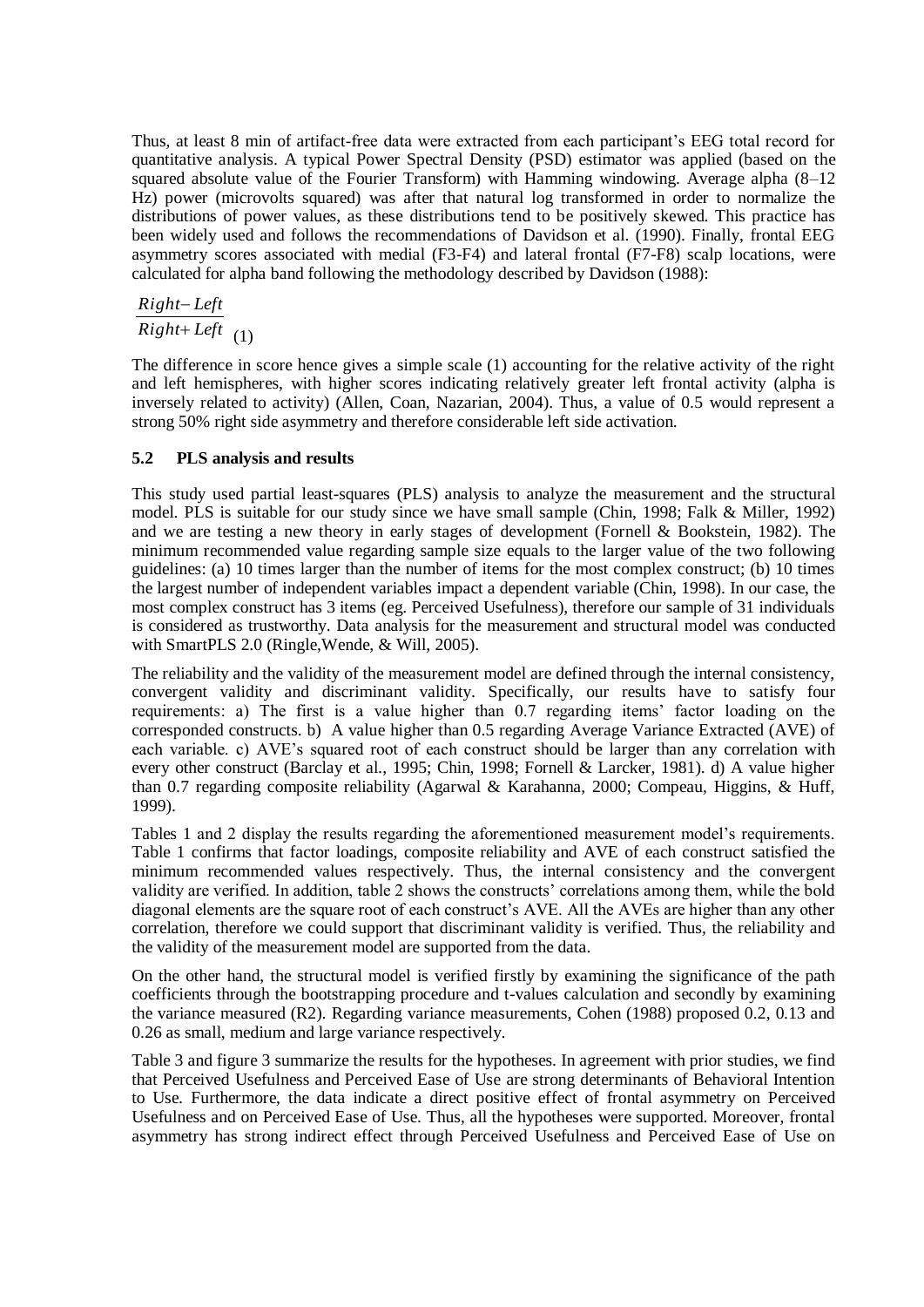Behavioral Intention by 0.31. Finally, the model explains almost the 74 % of variance in Behavioral Intention to Use.

The results were almost the same for medial (F3-F4) and lateral (F7-F8) frontal asymmetries. The results for the measurement model were the same except from the mean and standard deviation. The values in discriminant validity for the measurement model also remained similar for medial and lateral frontal asymmetries. Regarding the structural model, F7-F8 lateral frontal asymmetry path coefficients on Perceived Usefulness and Perceived Ease of Use were slightly different than F3-F4 medial frontal asymmetry (Table 3, Figure 3).

| <b>Construct Items</b>                | Mean    | Standard<br>Deviation | Factor<br>Loading | Cronbach a   | Composite<br>Reliability | <b>AVE</b> |
|---------------------------------------|---------|-----------------------|-------------------|--------------|--------------------------|------------|
| Behavioral<br>Intention to Use        | 5.85    | 0.99                  |                   | 0.95         | 0.97                     | 0.90       |
| BI1                                   |         |                       | 0.96              |              |                          |            |
| BI2                                   |         |                       | 0.95              |              |                          |            |
| BI3                                   |         |                       | 0.94              |              |                          |            |
| Perceived<br>Usefulness               | 5.75    | 0.96                  |                   | 0.89         | 0.93                     | 0.82       |
| PU1                                   |         |                       | 0.88              |              |                          |            |
| PU <sub>2</sub>                       |         |                       | 0.93              |              |                          |            |
| PU <sub>3</sub>                       |         |                       | 0.89              |              |                          |            |
| Perceived Ease of<br>Use              | 5.67    | 0.99                  |                   | 0.93         | 0.95                     | 0.87       |
| PEOU1                                 |         |                       | 0.91              |              |                          |            |
| PEOU <sub>2</sub>                     |         |                       | 0.93              |              |                          |            |
| PEOU <sub>3</sub>                     |         |                       | 0.94              |              |                          |            |
| Medial-Frontal<br>asymmetry<br>F3-F4  | $-0.33$ | 2.28                  |                   | $\mathbf{1}$ | $\mathbf{1}$             | 1          |
| Lateral-Frontal<br>asymmetry<br>F7-F8 | $-0.54$ | 5.74                  |                   | $\mathbf{1}$ | 1                        | 1          |

*Table 1. Results for the Measurement Model.*

| Construct         | <b>Behavioral</b> | Perceived  | Perceived Ease of | Medial/Lateral |  |
|-------------------|-------------------|------------|-------------------|----------------|--|
|                   | Intention to Use  | Usefulness | Use               | Frontal        |  |
|                   |                   |            |                   | asymmetry      |  |
| <b>Behavioral</b> | 0.95              |            |                   |                |  |
| Intention to Use  |                   |            |                   |                |  |
| Perceived         | 0.84              | 0.93       |                   |                |  |
| Usefulness        |                   |            |                   |                |  |
| Perceived Ease of | 0.83              | 0.89       | 0.90              |                |  |
| Use               |                   |            |                   |                |  |
| Medial/Lateral    | 0.15              | 0.36       | 0.34              |                |  |
| Frontal           |                   |            |                   |                |  |
| asymmetry         |                   |            |                   |                |  |

*Table 2. Discriminant validity for the measurement model*

| Hypothesis     | Path                   | Path coefficient |              | t value   |              | <b>Results</b> |
|----------------|------------------------|------------------|--------------|-----------|--------------|----------------|
|                |                        | $F_3 - F_4$      | <b>F7-F8</b> | $F3 - F4$ | <b>F7-F8</b> |                |
| H1             | $P U \rightarrow B I$  | $0.41*$          | $0.41*$      | 1.90      | 1.95         | Support        |
| H2             | $PEOU \rightarrow BI$  | $0.47**$         | $0.47**$     | 2.08      | 2.09         | Support        |
| H <sub>3</sub> | $FA \rightarrow PU$    | $0.34***$        | $0.35***$    | 2.92      | 3.37         | Support        |
| H <sub>4</sub> | $FA \rightarrow PEOUI$ | $0.36***$        | $0.37***$    | 2.68      | 3.71         | Support        |

*Table 3. Hypothesis testing results,*  $*p < 0.1$ *,*  $**p < 0.05$ *,*  $***p < 0.01$ *.*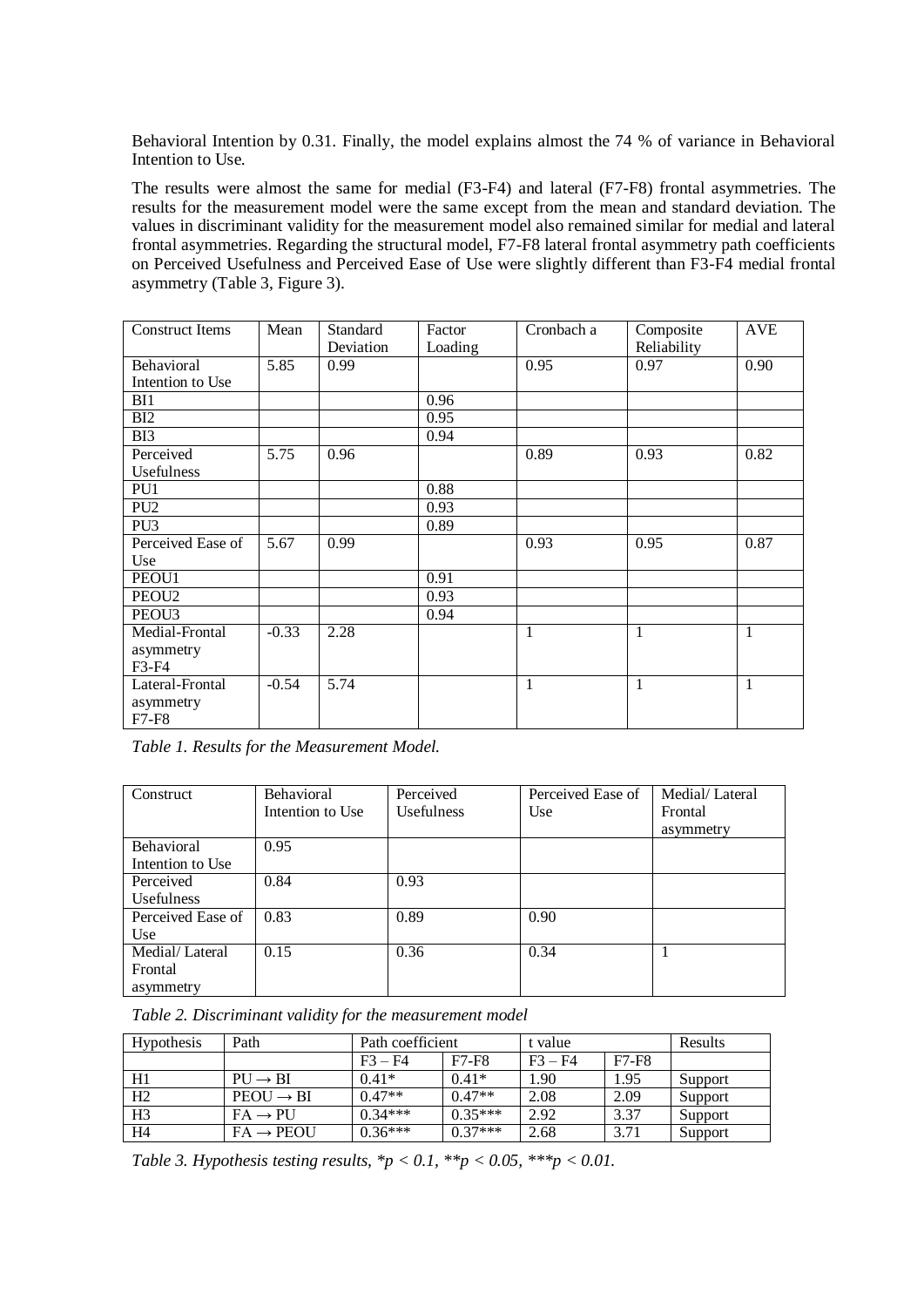

\*p<0.05, \*\*p<. 0.01, \*\*\*p<0.001

*Figure3. Path coefficients of the research model.*

## **6 DISCUSSION AND CONCLUSIONS**

This study indicated that frontal asymmetry explains student's perceptions regarding usefulness and ease of use. Overall, results presented in this research showed that the more students' left frontal cortex was activated during their interaction with the CBA, the more they described their experience with the system as useful and easy to use. In this approach, the frontal cortex plays a key role in the neuroIS research since the neural activity in these areas seems to determine the two most important variables of IS acceptance.

The data revealed several interesting findings which may be useful to: (1) The development of new theories; (2) The developers regarding the designing, acceptance and adoption of new software and hardware systems; (3) Educators and business practitioners by providing new aspects regarding their IS systems or products.

However, this study has some limitations. As one of the first attempts for the development of an acceptance model using physiological data, the results of this study should be treated as indicative and not as conclusive. Future studies should further investigate the association of frontal asymmetry with important IS acceptance variables. Secondly, this research used a very specific sample of students to respond regarding their beliefs. The proposed model has to be applied in other groups with other characteristics (e.g. age, occupation) or organizations (e.g. companies) for further confirmation. Thirdly, even if we have employed PLS analysis which is appropriate for small samples, this study might have benefit from a larger sample. Perhaps the most debatable limitation of this study concerns the circumstances of the experiment. Obviously, the situation is artificial, because in real life students sit in front of their computers in a more comfortable and calm environment, without electrodes placed on their scalp. Nevertheless, it has not yet been defined whether this limitation weakens or enhances the actual results.

In the future, we intend to follow a gender specific approach in order to gather data that could provide useful explanation of males and females differentiation regarding frontal asymmetry and their perceptions while interacting with an IS system. Moreover, this approach could help confirm or further expand points of theory about gender differences concerning IS acceptance variables. Furthermore, we also plan to extend this study by taking into consideration other user's characteristics such as gender, occupation, culture and results from other frontal asymmetry scalp locations (e.g. FP1-FP2).

Brain-waves based procedures would significantly enrich information systems acceptance research portfolio and help developers evaluate their systems. The integration of EEG-based research with EMG, GSR, FMRI and traditional self-report methods would provide innovative explanations in the context of IS acceptance.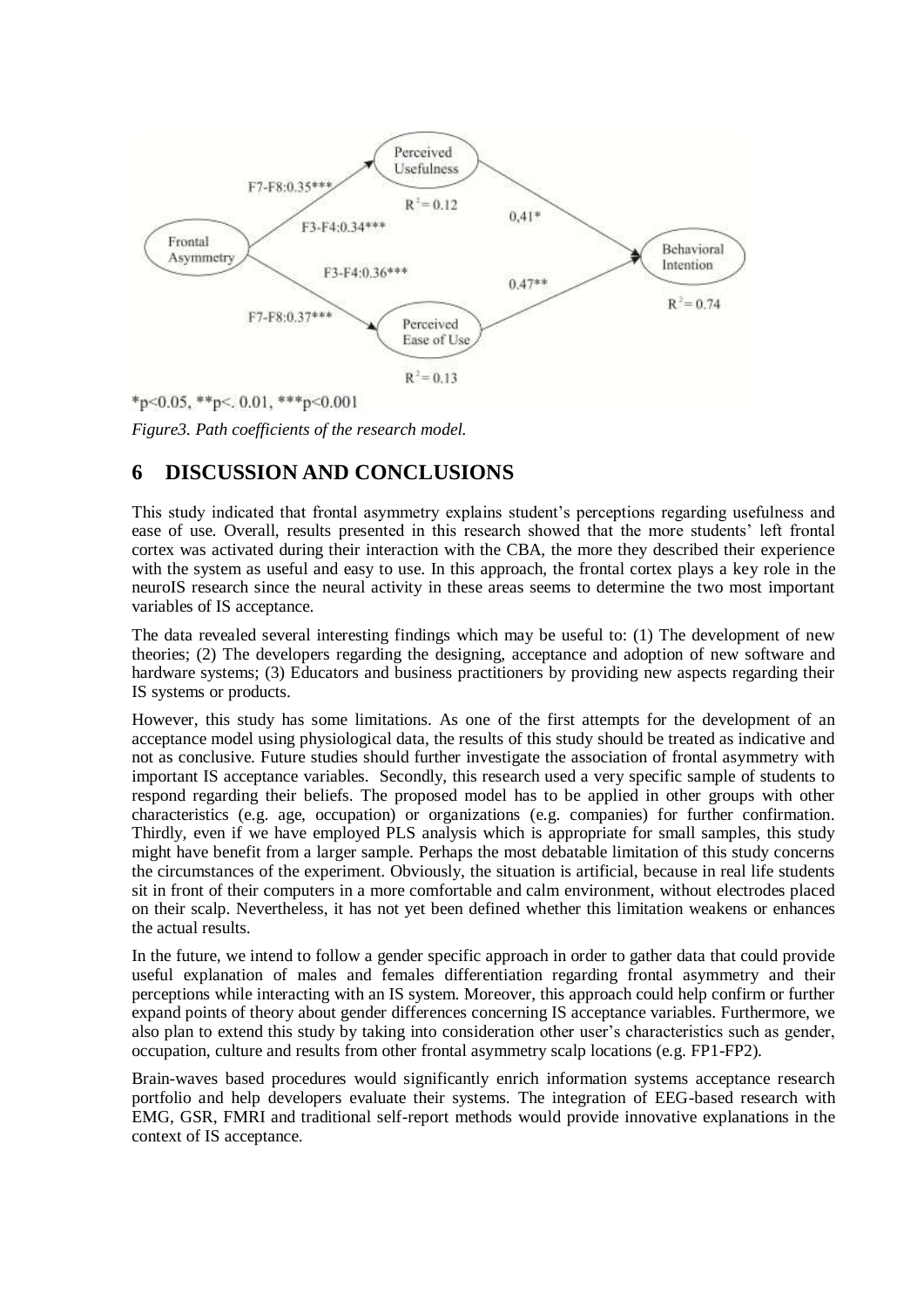To conclude this research study is essential towards understanding further the practical use of neuroscience research in information systems. In particular, this study presents EEG frontal asymmetry as a potential neurophysiological tool to measure user's perceptions regarding system's usefulness and ease of use.

#### References

- Allen, J.J.B., Coan, J.A., Nazarian, M. (2004). Issues and assumptions on the road from raw signals to metrics of frontal asymmetry in emotion. Biological Psychology 67, 183–218.
- Agarwal, R., & Karahanna, E. (2000). Time flies when you're having fun: Cognitive absorption and beliefs about information technology usage. MIS Quarterly, 24, 665–694.
- Agarwal R., & Prasad J. (1999). Are individual differences germane to the acceptance of new information technologies?. Decision Sciences, 30(2), 361–391.
- Barclay, D., Higgins, C., & Thompson, R. (1995). The Partial Least Squares approach to causal modelling: Personal computer adoption and use as an illustration. Technology Studies, 2(1), 285- 309.
- Chin, W.W. (1998). The partial least squares approach to structural equation Modeling. In Marcoulides, G.A., Mahwah, (Eds.), Modern Business Research Methods (pp 295-336). NJ: Lawrence Erlbaum Associates.
- Coan, J.A., Allen, J.J.B. (2004). Frontal EEG asymmetry as a moderator and mediator of emotion. Biological Psychology 67, 7–49.
- Coan, J.A., Allen, J.J.B. (2003). Frontal EEG asymmetry and the behavioral activation and inhibition systems. Psychophysiology 40, 106–114.
- Cohen, J. (1988). Statistical Power Analysis for the Behavioural Sciences. Hillsdale, NJ: 2nd ed., Erlbaum.
- Compeau, D., Higgins, C.A., & Huff, S. (1999). Social cognitive theory and individual reactions to computing technology: A longitudinal study. MIS Quarterly, 23, 145–158.
- Davidson, R. J., Ekman, P., Saron, C., Senulis, J., and Friesen, W. V. (1990). Approach/withdrawal and cerebral asymmetry: Emotional expression and brain physiology. I. J. Pers. Soc. Psychol. 58, 330– 341.
- Davidson R. J., & Fox, N. A. (1989). Frontal brain asymmetry predicts infants' response to maternal separation. Journal of Abnormal Psychology, 98, 127–131.
- Davidson, R. J. (1988). EEG measures of cerebral asymmetry: Conceptual and methodological issues. International Journal of Neuroscience, 39, 71-89.
- Davidson, R. J., Taylor, N., & Saron, C. (1979). Hemisphericity and styles of information processing: Individual differences in EEG asymmetry and their relationship to cognitive performance. In: Abstracts of the Papers Presented at the Eighteenth Annual Meeting of the Society for Psychophysiological Research. Psychophysiology. 16, 197.
- Davidson, R.J., Ekman, P., Saron, C., Senulis , J., & Friesen, W.V. (1990). Approach/withdrawal and cerebral asymmetry: Emotional expression and brain physiology: I. Journal of Personality and Social Psychology. 58, 330-341.
- Davis, F. D. (1989). Perceived usefulness, perceived ease of use, and user acceptance of information technology. MIS Quarterly, 13, 319 – 340.
- Dawson, G., Panagiotides, H., Grofer Klinger, L., & Hill, D. (1992). The role of frontal lobe functioning in the development of infant self-regulatory behavior. Brain and Cognition. 20, 162– 176.
- Delorme, A. and Makeig, S. (2004). EEGLAB: an open source toolbox for analysis of single-trial EEG dynamics including independent component analysis. J. Neurosci. Methods. 134, 9–21.
- Dimoka, A., Pavlou, P. A., and Davis, F. D. (2010). NEURO-IS: The Potential of Cognitive Neuroscience for Information Systems Research. Information Systems Research. Articles in Advance, 1–18.
- Dimoka, A., (2010). What Does the Brain tell us about Trust and Distrust? Evidence from a Functional Neuroimaging Study. MIS Quarterly 34 (2), 373–396.